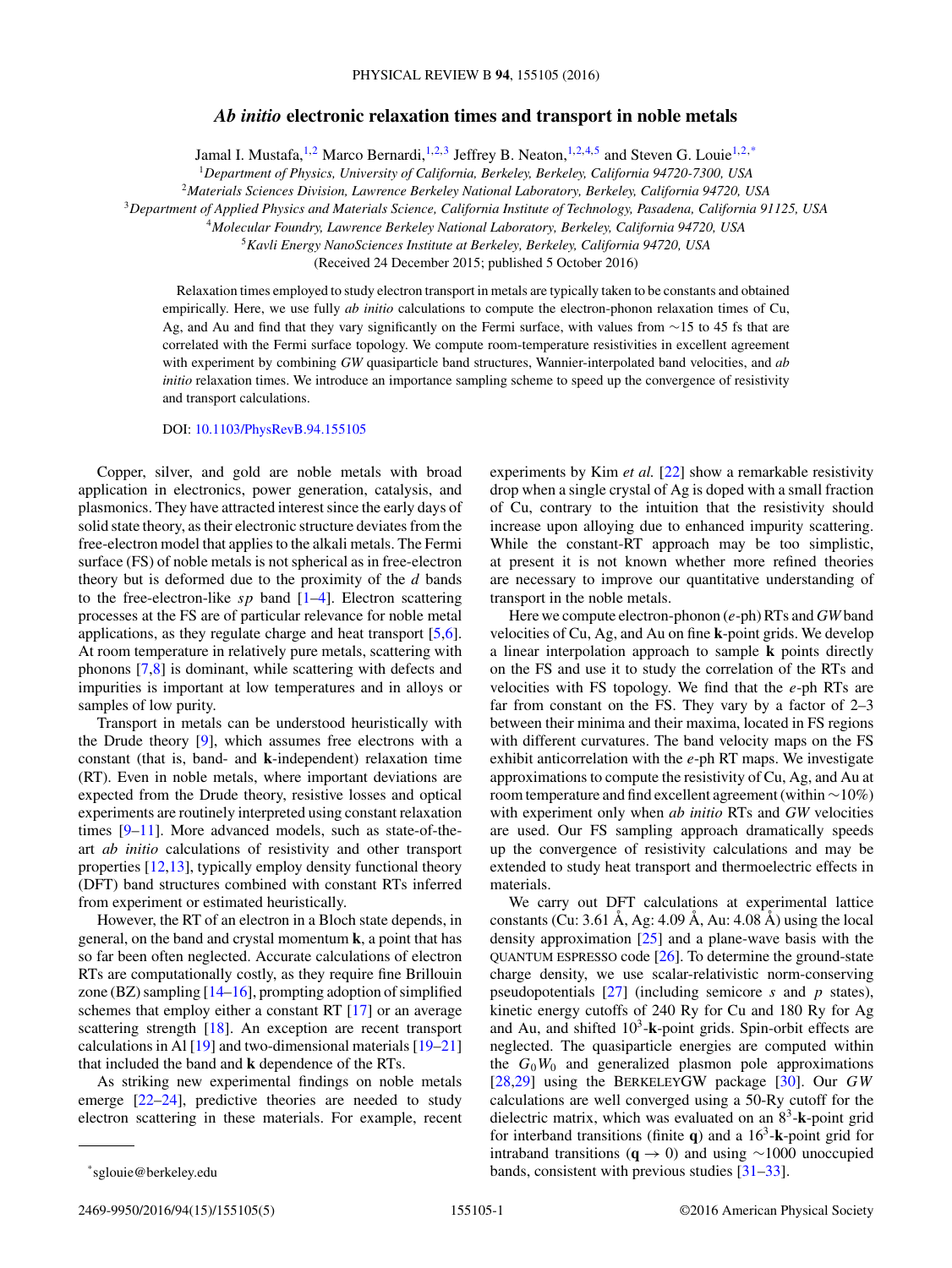<span id="page-1-0"></span>The *e*-ph matrix elements are computed on fine **k**-point grids with a procedure detailed in Ref. [\[16\]](#page-4-0). Briefly, we use density functional perturbation theory [\[34\]](#page-4-0) to determine the phonon dispersions and displacement patterns, and the *e*-ph coupling matrix elements on a coarse 4×4×4 **q**-point grid. The band structures, phonon dispersions, and *e*-ph matrix elements are interpolated using maximally localized Wannier functions [\[35–37\]](#page-4-0) constructed from Bloch states on a  $12<sup>3</sup>$ -**k**-point grid. All quantities are interpolated using the EPW code [\[38,39\]](#page-4-0) with our recently developed approach [\[14–16\]](#page-4-0). The velocities are calculated in the Wannier representation [\[40\]](#page-4-0) using *GW* eigenvalues. For *e*-ph RT and resistivity calculations, we use the tetrahedron method [\[41\]](#page-4-0) to obtain the FS as a collection of triangular facets, whose centroids constitute an ultrafine **k**-point grid employed in the calculations to sample the FS.

Following Mahan [\[8\]](#page-4-0), the *e*-ph transport relaxation scattering rates  $\Gamma_{n\mathbf{k}}$  (and their inverse, the RTs  $\tau_{n\mathbf{k}} = \Gamma_{n\mathbf{k}}^{-1}$ ) are computed with perturbation theory, due to the interaction with phonons:

$$
\Gamma_{n\mathbf{k}} = \frac{2\pi}{\hbar} \sum_{m\mathbf{q}\nu} |g_{nm,\nu}(\mathbf{k}, \mathbf{q})|^2 (1 - \cos \theta_{\mathbf{k}, \mathbf{k} + \mathbf{q}})
$$

$$
\cdot [(N_{\nu\mathbf{q}} + f_{m\mathbf{k} + \mathbf{q}}) \delta(\epsilon_{n\mathbf{k}} + \hbar \omega_{\nu\mathbf{q}} - \epsilon_{m\mathbf{k} + \mathbf{q}})
$$

$$
+ (N_{\nu\mathbf{q}} + 1 - f_{m\mathbf{k} + \mathbf{q}}) \delta(\epsilon_{n\mathbf{k}} - \hbar \omega_{\nu\mathbf{q}} - \epsilon_{m\mathbf{k} + \mathbf{q}})], \quad (1)
$$

where  $g_{nm,\nu}(\mathbf{k},\mathbf{q})$  are *e*-ph coupling matrix elements for an electron in Bloch state  $|n\mathbf{k}\rangle$  (with quasiparticle energy  $\epsilon_{n\mathbf{k}}$ ) that scatters into a Bloch state  $|m\mathbf{k} + \mathbf{q}\rangle$  (with quasiparticle energy  $\epsilon_{m\mathbf{k}+\mathbf{q}}$ ) due to a phonon with polarization *ν*, wave vector **q**, and frequency  $\omega_{\nu q}$ . Here,  $\theta_{k,k+q}$  is the scattering angle between  $\bf{k}$  and  $\bf{k} + \bf{q}$ . The two terms in brackets correspond to phonon absorption and emission, respectively, and the temperature dependence stems from the occupation factors  $f_{n\mathbf{k}}$  and  $N_{\nu\mathbf{q}}$ , for electrons and phonons, respectively (in this work, both the electrons and the phonons are at 300 K). The conductivity tensor from Boltzmann transport theory within the relaxation-time approximation is expressed as the FS integral [\[5,8\]](#page-4-0)

$$
\sigma_{\alpha\beta} = \frac{2}{(2\pi)^3} \frac{e^2}{\hbar} \sum_{n} \int \! \mathrm{d}S_{\mathrm{F}} \frac{v_{n\mathbf{k},\alpha} v_{n\mathbf{k},\beta}}{|\mathbf{v}_{n\mathbf{k}}|} \tau_{n\mathbf{k}},\tag{2}
$$

where  $v_{n\mathbf{k},\alpha}$  are Cartesian components ( $\alpha = x, y, z$ ) of the velocities and  $\tau_{nk}$  *e*-ph RTs. The area elements  $dS_F$  correspond to the area of the triangular facets that make up the FS within our interpolation scheme. The resistivity  $\rho$  is obtained from the trace of the inverse of the conductivity tensor, i.e.,  $\rho = \text{Tr}[\sigma^{-1}]/3$  [\[42\]](#page-4-0).

The computed Fermi surfaces (see Fig. 1) exhibit wellknown [\[1–4\]](#page-4-0) topological features, including open-orbit regions with upward curvature (known as "necks") near the *L* points of the BZ, spherical regions known as the "belly," as well as flatter regions near the *K* points between the necks, and "bulges" where the FS approaches the BZ edge at the *X* points. The FS of Ag is noticeably different from those of Cu and Au, with much smaller necks, less pronounced bulges, and an overall more spherical shape due to the *d* bands being lower in energy compared to Cu and Au.

Figure 1 shows maps of the *e*-ph RTs and *GW* velocities calculated at **k** points on the FS. For all three materials, we Relaxation time (fs)



FIG. 1. Electron-phonon relaxation times (top), orbital character (middle), and band velocities (bottom) of states on the Fermi surface of Cu, Ag, and Au.

find large variations in the RTs, with the necks and bulges exhibiting shorter RTs than the belly and flat regions between the necks. The RTs vary the most in Cu and Au, with a factor of ∼3 difference between the minima (located near the *L* and *X* points) and the maxima (located near the *K* point), while the variation in Ag is smaller, with only a factor of  $\sim$ 2 difference between minima and maxima. The velocities show an opposite trend, so that FS regions with longer (shorter) RTs are associated with lower (higher) velocities. Cu and Au exhibit moderate variations in the velocities, while Ag shows a large difference. The difference between the minimal velocities at the necks and the maximal velocities at the belly is a factor of  $\sim$ 2 in Cu and Au and a factor of  $\sim$ 4 in Ag.

We investigate the physical origin of the variation of the RTs and velocities on the FS. By mapping the orbital character of the electronic states on the FS (see Fig. 1), we find a correlation between the character of the state and its RT. Electronic states with a predominantly *sp* character, as found in the necks and bulges of the FS, are associated with shorter RTs, while states with large *d* character exhibit longer RTs.

In Fig. [2,](#page-2-0) we explore quantitatively the origin of the anisotropic RTs for the case of Ag, by choosing initial states with  $sp$  and  $sp + d$  character, respectively, and computing the coupling matrix elements  $|g|^2$  connecting these initial **k** points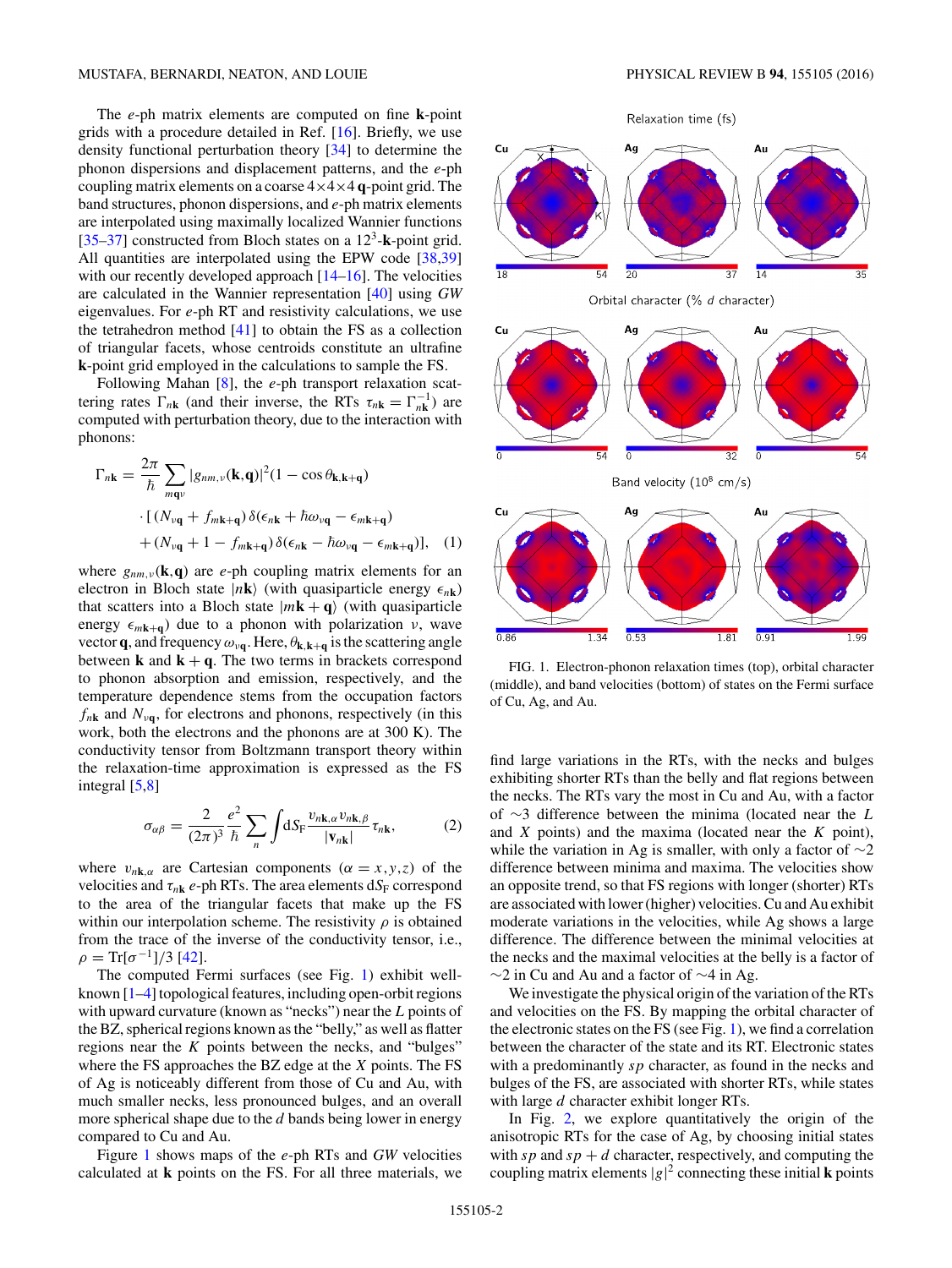<span id="page-2-0"></span>

FIG. 2. Electron-phonon coupling matrix elements for an initial electronic state of predominantly *sp* character (left) and an initial state with large *d* character (right). Shown are the *e*-ph coupling matrix elements (summed over phonon polarizations) versus the character of the final electronic state involved in the *e*-ph scattering process. For each initial state, the average coupling matrix element is also given.

to all other final **k** points on the FS. These matrix elements are the ones entering the calculation of the RTs for each of the initial states within our approach  $[Eq. (1)]$  $[Eq. (1)]$  $[Eq. (1)]$ , and we now seek to categorize them based on the character of the initial and final states in the *e*-ph scattering processes.

For an initial state near *X* with dominant *sp* character, the coupling, as measured by the sum over phonon polarizations of the matrix element between the initial and the final states,  $\sum_{v} |g_v|^2$ , is strongest to final states with *d* admixture along the [110] directions. We find that coupling to other final states with some *d* character is in general weaker and strongly anisotropic, so that different groups of final *d*-like states exhibit  $|g|^2$  values distributed in multiple sets (see Fig. 2). As the fraction of *d* character of the final state decreases, the coupling decreases monotonically.

For an initial state near the *K* point with large *d* character, coupling is strong to one set of *d*-like states (along [110]) and weak to most other *d*-like states. Two distinct sets of  $|g|^2$  values are found for such *d*-*d* coupling (see Fig. 2). As the *d* character of the final state decreases, different final states exhibit different trends: for some states the coupling becomes stronger, while for others it becomes weaker. On average, the  $|g|^2$  is greater by a factor of 1.2 for the initial *sp* state near *X*, thus explaining the higher scattering rate (which is proportional to  $|g|^2$ ) and shorter RT compared to states with large *d* character, as discussed above. While further investigation is needed to more completely understand the role of the character of the initial and final state and the perturbation potential, our results demonstrate that the *e*-ph matrix elements are highly anisotropic and depend strongly both on the character of the initial and final states and on the wave vector connecting the initial and final states through the perturbation potential induced by the phonons. The combination of these effects results in the anisotropic RTs found here. The variation in the velocities is easier to explain. It can be understood by considering the curvature of the FS: flatter regions have lower velocities compared to more curved regions, given that the latter are associated with a higher gradient of the band at the Fermi energy.

TABLE I. Comparison of relaxation times and velocities computed by averaging on the Fermi surface (headings in angle brackets) versus the same quantities obtained within Drude theory (headings with subscript *D*). The Fermi-surface-averaged relaxation times are computed using *GW* band structures, while the band velocities are given for both the DFT and the *GW* band structures for comparison. Drude values were obtained using Eq. (3) with resistivity experimental data [\[22,43\]](#page-4-0) from single-crystal samples.

|    | $\tau$ (fs)                          |                 | $v(10^8 \text{ cm/s})$                     |                                       |       |  |
|----|--------------------------------------|-----------------|--------------------------------------------|---------------------------------------|-------|--|
|    | $\langle \tau_{n\mathbf{k}} \rangle$ | $\tau_D$        | $\langle v_{n\mathbf{k}}^{\rm DFT}\rangle$ | $\langle v^{GW}_{n\mathbf{k}}\rangle$ | $v_D$ |  |
| Cu | 37                                   | 27 <sup>a</sup> | 1.13                                       | 1.19                                  | 1.57  |  |
| Ag | 30                                   | 41 <sup>b</sup> | 1.45                                       | 1.55                                  | 1.39  |  |
| Au | 24                                   | 30 <sup>c</sup> | 1.38                                       | 1.52                                  | 1.39  |  |

a From Ref. [\[43\]](#page-4-0).

<sup>b</sup>From Ref. [\[22\]](#page-4-0).

c Using the estimated SC resistivity.

To highlight the difference between the *ab initio* and the empirical data, we compare in Table I the Fermi-surfaceaveraged RTs  $\langle \tau_{n\mathbf{k}} \rangle$  and velocities  $\langle v_{n\mathbf{k}} \rangle$ , obtained by averaging the *ab initio* data in Fig. [1,](#page-1-0) with the values derived from the free-electron Drude model,

$$
\tau_D = \frac{m^*}{ne^2 \rho}, \quad v_D = \frac{\hbar (3\pi^2 n)^{1/3}}{m^*}, \tag{3}
$$

where  $\tau_D$  and  $v_D$  are the empirical Drude RT and free electron velocity, respectively. The *ab initio* average quantities  $\langle X \rangle$ (with  $X = \tau$ , *v*) are computed over the triangular facets that compose the FS, using ∼10 000 **k** points and weighing by the facet area,

$$
\langle X \rangle = \frac{\sum_{t} A_{t} X_{\mathbf{k}_{c}}}{\sum_{t} A_{t}},\tag{4}
$$

with  $A_t$  the facet area for a triangle t and  $\mathbf{k}_c$  its centroid. The Drude RTs  $\tau_D$  are calculated using the resistivity  $\rho$  measured on single-crystal (SC) samples  $[22,43]$  (see Table II); we further obtain the charge density *n* using one free electron per unit cell and take the effective mass  $m^* = m_e$ , consistent with

TABLE II. Resistivity values (in units of  $\mu\Omega$  cm) at 300 K computed using *GW* band velocities and different approximations for the relaxation times:  $\tau_{nk}$  are band and **k** dependent relaxation times from *ab initio* data,  $\langle \tau_{n\mathbf{k}} \rangle$  are Fermi surface averages of the  $\tau_{n\mathbf{k}}$ 's, and  $\tau_D$  are empirical Drude relaxation times. Also listed are the resistivity values computed from DFT velocities and empirical Drude relaxation times. Experimental data for single-crystal (SC) and polycrystalline (PC) samples are listed for comparison.

|    |                      | Computed $\rho$                      | Experimental $\rho$ |                |                   |                   |
|----|----------------------|--------------------------------------|---------------------|----------------|-------------------|-------------------|
|    | $\tau_{n\mathbf{k}}$ | $\langle \tau_{n\mathbf{k}} \rangle$ | $\tau_D$            | DFT + $\tau_D$ | SC                | PC.               |
| Cu | 1.51                 | 1.51                                 | 2.05                | 2.19           | 1.52 <sup>a</sup> | 1.67 <sup>a</sup> |
| Ag | 1.81                 | 1.83                                 | 1.34                | 1.43           | 1.49 <sup>b</sup> | 1.59 <sup>b</sup> |
| Au | 2.24                 | 2.24                                 | 1.82                | 2.01           | 2.0 <sup>c</sup>  | 2.26              |

a From Ref. [\[43\]](#page-4-0).

 $<sup>b</sup>$ From Ref. [\[22\]](#page-4-0).</sup>

c Estimated from the PC resistivity.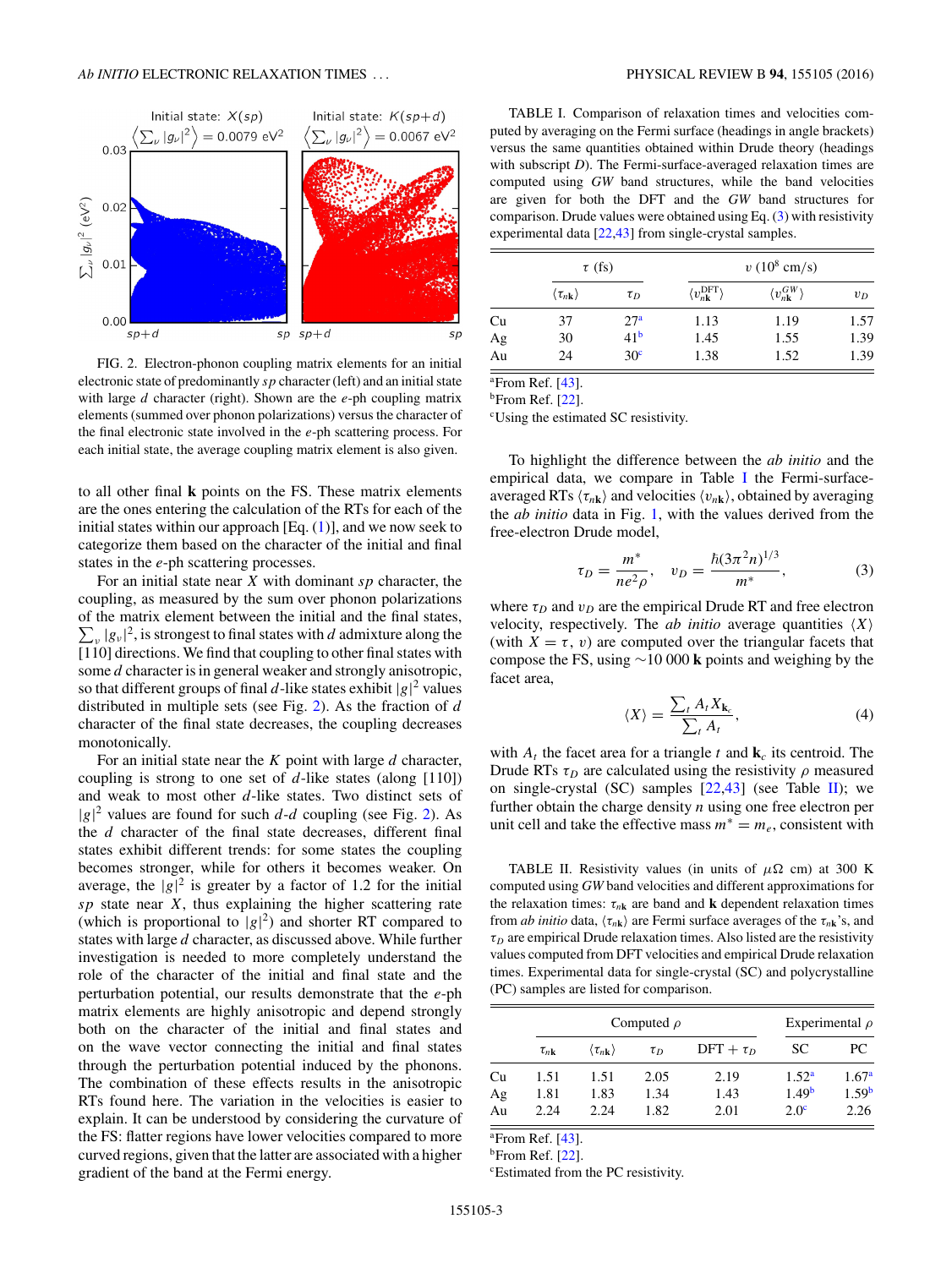a simple Drude treatment of noble metals [\[9\]](#page-4-0). We find that the  $\langle \tau_{n\mathbf{k}} \rangle$  of Cu is 50% larger than the Drude value, while the  $\langle \tau_{n\mathbf{k}} \rangle$ 's of Ag and Au are 15%–25% smaller than their respective Drude RTs. The magnitude of the velocities averaged over the FS show the opposite behavior, with  $\langle v_{n\mathbf{k}} \rangle$  smaller in Cu and larger in Ag and Au than the Drude value. These results challenge the accuracy of the widely used empirical Drude model. In particular, since the tabulated Drude RTs are constants, they miss the complex trends and significant variation on the FS found here. The Drude RTs should thus be regarded as mere model parameters used to interpret transport and optical experiments in the absence of *ab initio* data.

Next, we use our results to compute the resistivity of Cu, Ag, and Au, with a range of approximations for the RTs and velocities. Table [II](#page-2-0) compares the resistivities calculated with the *GW* velocities in combination with (i) full band- and **k**-resolved RTs  $\tau_{n\mathbf{k}}$ , (ii) FS-averaged *ab initio* RTs  $\langle \tau_{n\mathbf{k}} \rangle$ , and (iii) empirical Drude RTs  $\tau_D$ . For comparison, we also compute the resistivities using the common approach combining DFT (as opposed to *GW*) velocities with Drude RTs. We compare our calculated resistivities with experiments at 293 K for SC samples. Polycrystalline (PC) experimental data [\[44\]](#page-4-0) are also given. Since in pure SC samples at room temperature the source of resistivity is almost exclusively *e*-ph scattering, our approach using *e*-ph RTs is justified.

We first discuss the data in Table [II](#page-2-0) obtained with our best approximation, namely, *ab initio τn***<sup>k</sup>** and *GW* velocities. In the case of Cu, the agreement with SC experiment is excellent (within 1%). For Ag and Au we find resistivities that are higher by ∼10% than experiment. We attribute this small discrepancy to a number of sources, including the ∼0.1-eV accuracy of the quasiparticle energies obtained via the *GW* method and a ∼5% uncertainty in the RTs depending on whether or not the cosine factor in Eq. [\(1\)](#page-1-0) is employed [\[8\]](#page-4-0). Using the average RTs  $\langle \tau_{n\mathbf{k}} \rangle$ with *GW* velocities gives nearly identical resistivities as the band- and **k**-resolved RTs, thus suggesting that approximate schemes using a constant RT should employ FS-averaged *ab initio* data rather than empirical data.

For all three materials, we find that the velocities obtained from the *GW* quasiparticle band structures are ∼10% higher than those obtained via DFT (see Table [I\)](#page-2-0), consistent with previous studies in Au [\[33\]](#page-4-0) showing a large effect of *GW* on the *d*-band energies and *sp* band width. For Ag and Au, the lower DFT velocities, combined with Drude RTs that are larger than the *ab initio* values, yield resistivities in fortuitous agreement with experiment when using the DFT velocity plus *τD* approach, a result of compensation of errors. For Cu, on the other hand, the DFT velocity plus  $\tau_D$  approach gives a resistivity almost 50% higher than experiment. Our results highlight the predictive character of calculations combining *GW* band structures and velocities with *ab initio e*-ph RTs.

The resistivity calculations in Table  $II$  are obtained with a novel approach that employs direct FS sampling instead of a homogeneous **k** grid in the BZ, affording orders of magnitude speed up the convergence of the resistivity with respect to the number of **k**-points. Figure 3 compares the convergence of the resistivity with respect to number of **k**-points for uniform and importance sampling. Since we focus only on the convergence behavior with respect to number of **k**-points, the resistivity, for illustration in Fig. 3, is determined using DFT velocities and



FIG. 3. Convergence of the resistivity computed with a uniform  $\vec{k}$ -grid (dashed lines) and using Fermi surface importance sampling (solid line with markers). The dotted lines indicate the converged values.

 $\tau_D$ , though the trends are general. We find that the importance sampling scheme reaches convergence for <sup>∼</sup>104 **<sup>k</sup>**-points and approaches monotonically the converged value. On the other hand, the commonly employed uniform grid requires  $\sim 10^{7}$  k-points to converge and fluctuates considerably with increasing number of **k**-points as it approaches convergence. Since calculations of *e*-ph relaxation times are computationally expensive, the importance sampling scheme provides great advantages when *ab initio* relaxation times are employed. For the noble metal cases discussed here, importance sampling decreases the number of **k**-points in the *e*-ph relaxation time calculation by a factor of  $10<sup>3</sup>$ . When higher order terms in the Sommerfeld expansion are needed, e.g. to compute high temperature electrical resistivity or thermal conductivity and thermopower, additional isoenergy surfaces (at  $E_F \pm dE$ ) can be computed with a small computational overhead. Our approach is thus highly promising for computing transport properties beyond the resistivity.

In conclusion, we show that the *e*-ph RTs and velocities vary considerably on the FS of Cu, Ag, and Au. The correlation between RTs, velocities, and FS topology found here may extend to other classes of materials with complex Fermi surfaces. Our work points out the shortcomings of employing empirical RTs, DFT bands, and uniform **k** grids to compute transport properties in materials. It further suggests that even energy-dependent (but not **k**-dependent) RTs, also commonly employed in transport studies, would miss the complex interplay of band structure and scattering processes. These observations may extend to defect and impurity scattering, which will be the subject of future investigations. While complex nonequilibrium approaches are being explored for carrier dynamics, we argue that accurate *ab initio* state-dependent RTs may yield a close agreement with experiment in many cases of practical interest, even within the RT approximation of the Boltzmann transport equation.

This research was supported by the Theory of Materials Program at the Lawrence Berkeley National Laboratory through the Office of Basic Energy Sciences, U.S. Department of Energy, under Contract No. DE-AC02-05CH11231, which